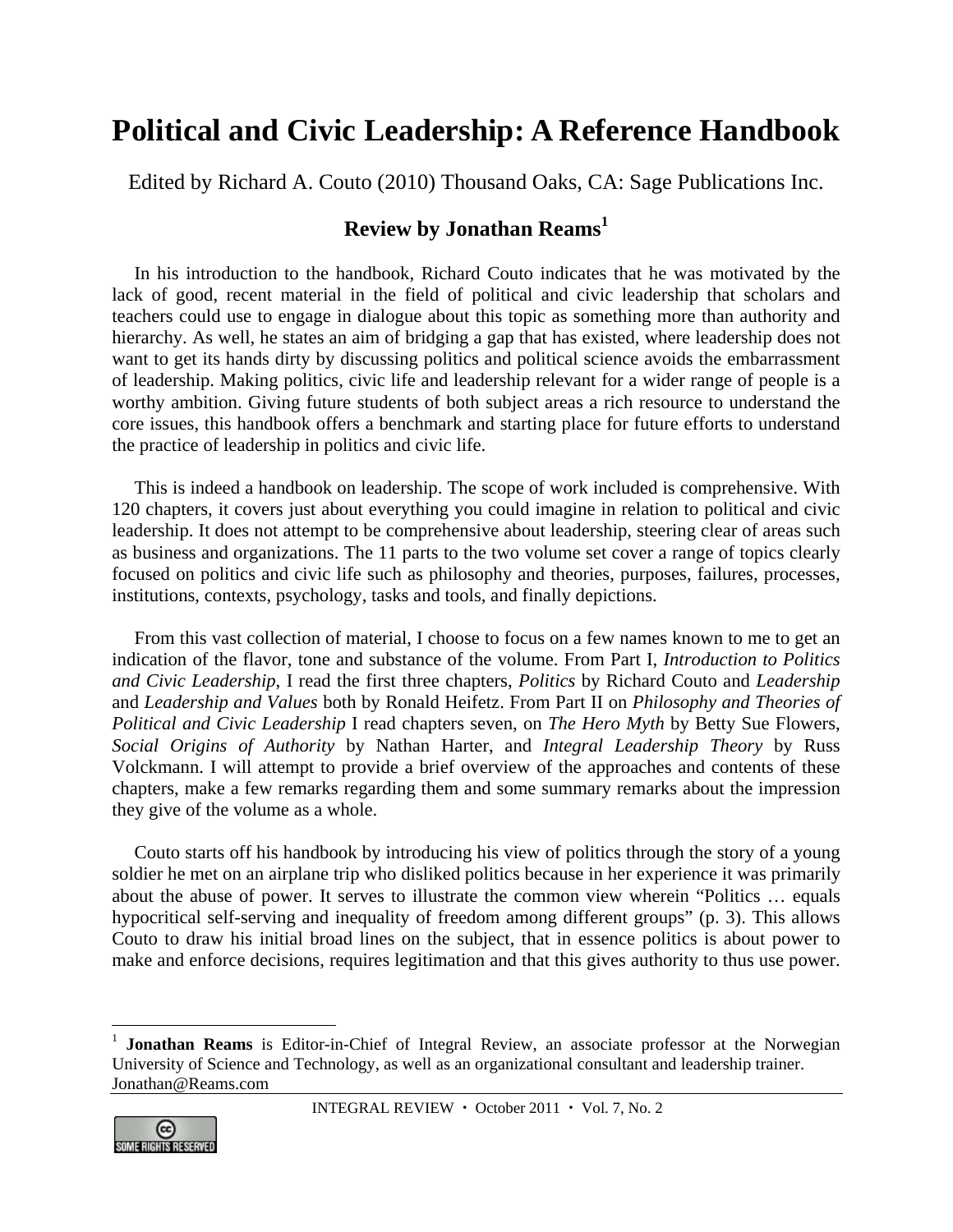The chapter then goes on to lay out how these core constructs of legitimacy, authority and power have been viewed, shaped and used in society.

After going on to lay out the hidden dimensions of power involved Couto begins to point towards a "new politics of truth" (p. 7). This takes us through the territory of narratives on the collective good. "Power established regimes of truth about the nature of community, who belongs and who does not, and the legitimacy of the claims that communities can make upon their members for the goods and resources to produce and sustain it" (p. 9). This brings him to politics as leadership, rather than politics as power. In this, he shows that we each have "a degree of responsibility to advance narratives we prefer as true and just" (p. 10). Thus politics is indeed personal.

I came away from my reading feeling educated about the realities of how civic or community life is inherently impacted by politics and the political and how we live and act in those domains with or without knowing it. The depth of complexities of how the issues of power, legitimacy and authority are woven into the fabric of our lives comes through well and sets the stage for the volume that follows.

I then turned my attention to Heifetz's chapters on leadership. Having long been a student of his work, I was looking forward to see how he might synthesize his work in a short chapter. He begins by clarifying the distinction between leadership and authority, both formal and informal. His analysis clearly decouples these conceptions, leaving the way open to find more viable reference points for the leadership. He does this by pointing out that "Most problem situations do not call for leadership. Authoritative systems are sufficient" (p. 14). Yet when situations demand adaptation from a group or community, the tried and true authority systems most often fail, leading to a need for something more – leadership. Using this reference point, Heifetz is also able to make a clear distinction between leadership and management. In his frame, management refers to "the activity of coordinating complex systems in the efficient production of solutions to routine or technical problems" (p.14).

Understanding how to recognize adaptive challenges and decoupling leadership from authority enables Heifetz to analyze a number of questions relevant to understanding the practice of leadership. This includes leadership with or without formal authority. He illustrates how this can look with stories both familiar and new, large scale, at a community level and within a family system. This allows him to make clear another distinction, that leadership is not a personality trait, but an activity.

In his brief chapter on *Leadership and Values,* Heifetz makes a clear case for leadership being an inherently value laden activity. He examines James MacGregor Burns' conception of transformational leadership and finds that it falls prey to at least three issues related to the normative values frameworks it implies. Heifetz addresses this by proposing to go "further by building a normative conception of leadership that starts with the work of meeting these [internal contradictions in values held by a community] challenges" (p. 26). From this he identifies one of the core tasks of leadership to be building holding environments, or containers that allow for the pressures of those challenges to enable a community to do adaptive work on itself. This work is inherently value laden, but this approach does not prescribe a normative set of values to be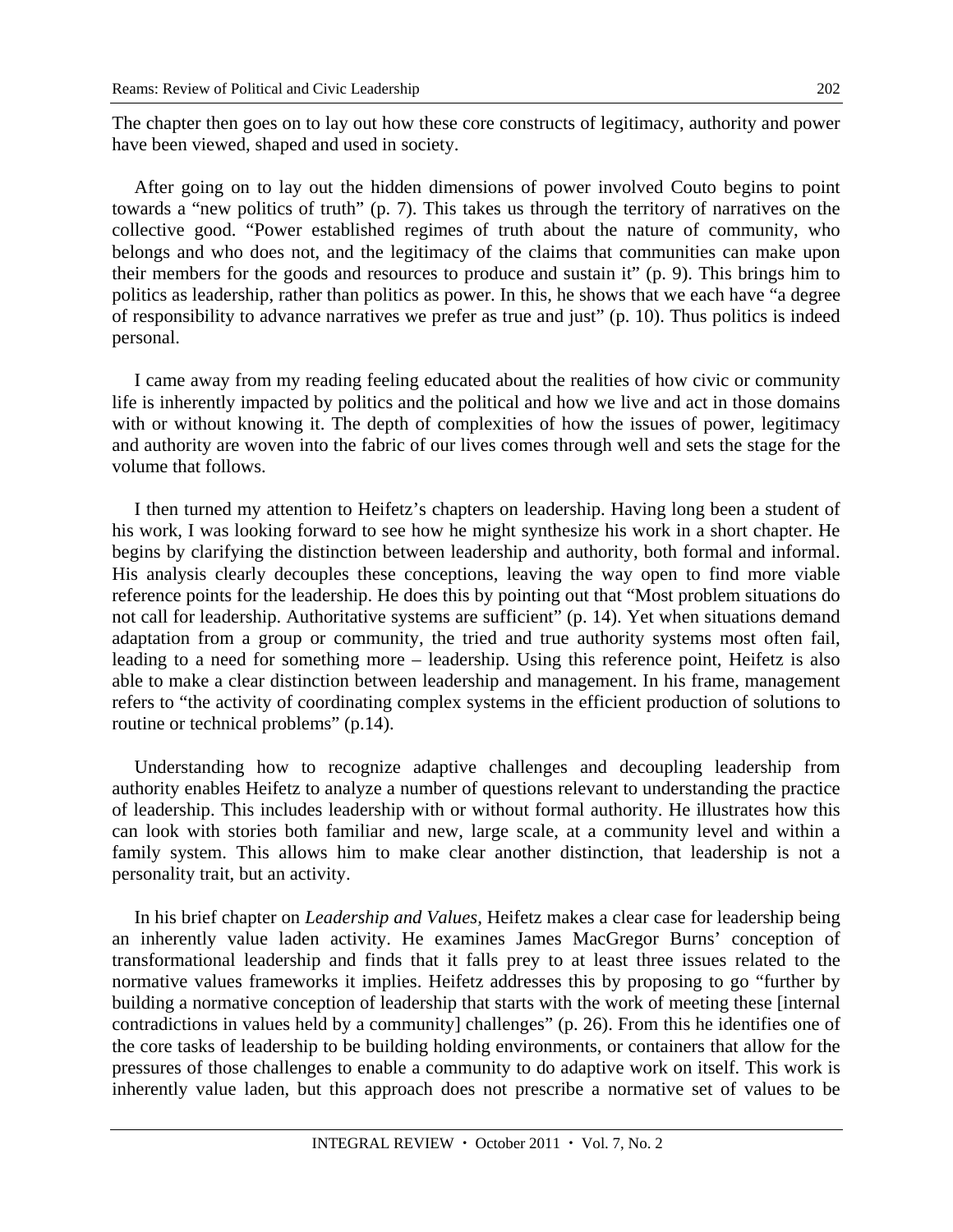sought, but a process for communities to go through the process of creating their own higher order values.

I found that these two chapters summarized the core elements of Heifetz's concepts of leadership in a succinct and well-illustrated manner. As a way of setting the frame for leadership for the rest of the volume, these two chapters do an excellent job. The process or activity of leadership is shown to require a high (if not "integral") level of thought from leaders as they must orchestrate the interactions of multiple complex systems of values through a collectively reflective process. This is a tall order indeed, and maybe shows why in public life we feel a real lack of—and thus cry for—leadership.

This lack of leadership may be connected to the deeply embedded view of leaders as heroes, which is the subject of Betty Sue Flowers chapter on *The Hero Myth.* She begins by laying out the four part structure of such myths; the call, crossing the threshold to adventure, facing a supreme ordeal and returning with a gift. She then points to how the hero myth has been and is currently used in leadership literature, from which there are many examples to pick. While many of these examples can be viewed as not the best examples of the kind of leadership called for by today's thought leaders, she also shows how the hero myth can illustrate a leader's journey in a positive way.

In line with many current views, Flowers then points out that the "hero myth is fundamentally individualistic" (p. 58). The shortcomings of the hero myth are shown in light of understanding how many leaders contribute to enabling the success of the leader who is mythologized. She also shows how the hero myth can marginalize women's roles. In the end, while noting that the popularity of the hero myth of leadership will continue "as long as we find tales of individual heroes more compelling than tales of groups or systems" (p. 59). Flowers points out that the "problems of this century's complex, globally interconnected world are unlikely to be solved by individualistic heroic leadership" (p. 59). This then brings us back to the gap that is felt today for leadership that goes beyond conventional mythologies embedded in our society.

Nathan Harter follows next with his chapter on *Social Origins of Authority*. In his usual thorough philosophical style, he digs deeply into the ways in which followers willingly constrain their choices by granting authority to others. After showing the blurring boundaries that exist between rulers and followers, he digs into the motivations of followers. This reveals that such motivation for giving authority is dynamic, ambivalent, paradoxical and often a group phenomenon. All of this is further compounded by a set of nonconscious factors such as habit and subconscious influences. Here Harter draws on Freud to illuminate the depths of how such issues can influence the granting of authority.

In further investigating his theme, Harter moves from authority to legitimacy. "Authority is a residual sentiment, a sense of legitimacy rooted in a present day belief adopted previously" (p. 65). He then draws on Weber's three sources of legitimacy, rationality, tradition or charisma and Mary Parker Follett's ideas to flesh this out. After this journey through the social sources of authority Harter ends with the kind of phrasing that simplifies the complexity: "People want rulers for conscious and unconscious reasons, but at the same time, they also do not want them,